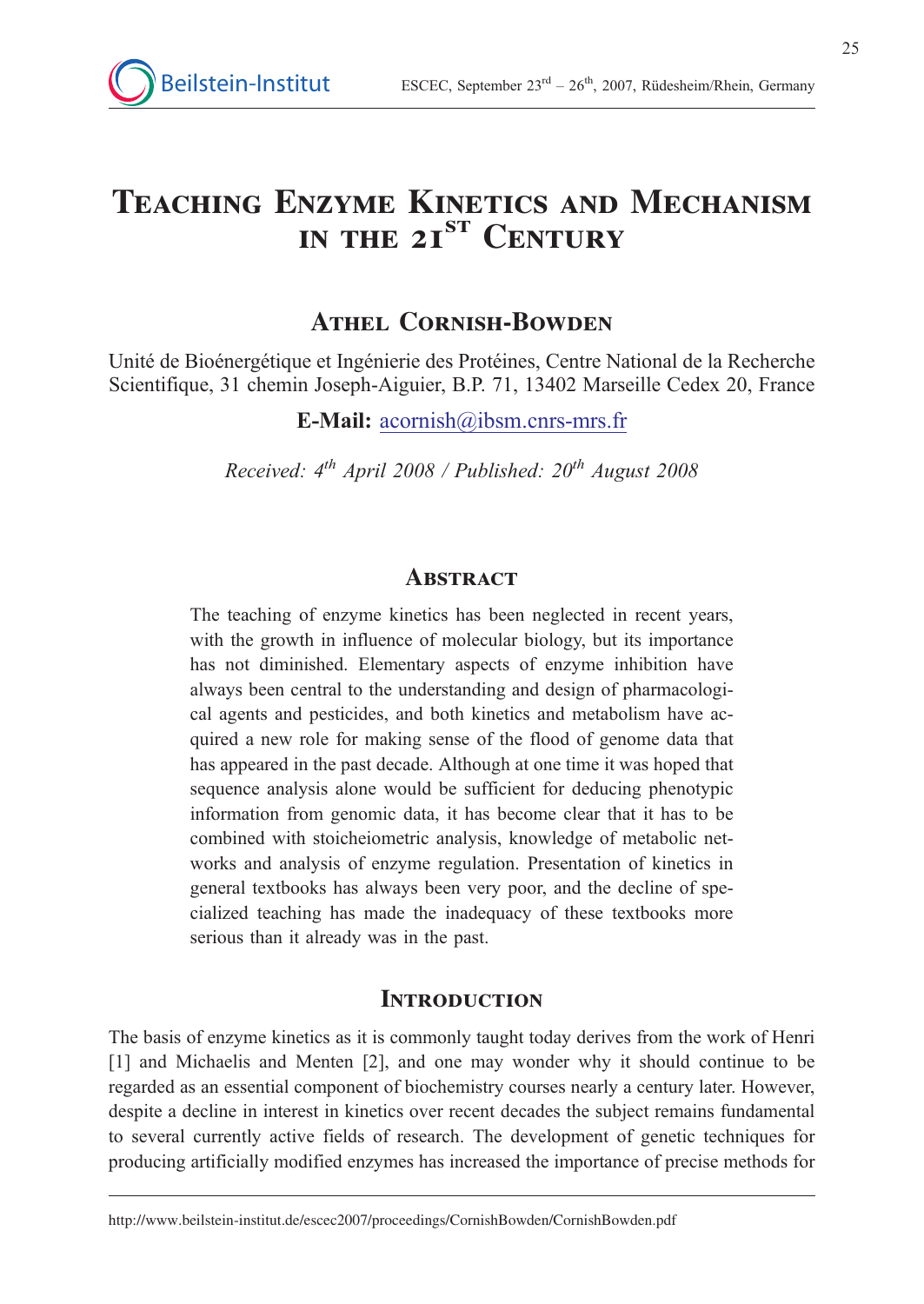estimating kinetic parameters, because modern research requires the ability to quantify small differences in activity between mutant forms. Enzyme inhibition remains central to the development of new drugs, pesticides and other products of biotechnology, and needs to be well understood for such development to proceed efficiently. For these and other reasons to be developed in this chapter, satisfactory teaching of enzyme kinetics is no less important for the training of biochemists than it has ever been. Unfortunately, however, the majority of current general textbooks of biochemistry fall far short of providing an adequate treatment of the subject. At the same time although specialized textbooks exist  $[3-5]$  they are less numerous than they once were.

Drugs typically act by inhibiting enzymes, and this implies two things that must be important for designing them, first an understanding of the differences between the different kinds of inhibition (competitive, uncompetitive, etc.), and second, less obvious but at least as important, an understanding of why measurements of inhibition made in controlled conditions in a spectrophotometer may provide very little guide as to how much inhibition can be expected to occur (even at the same concentration of inhibitor) in vivo. Both points arise out of the same central fact: experiments in the spectrophotometer are typically done at concentrations of inhibitor, substrate, product etc., that are chosen and fixed by the experimenter, but concentrations of all metabolites (both substrates and products of enzyme-catalysed reactions) in vivo can vary by very large factors when conditions change; differences between inhibition types that are small enough to pass unnoticed when substrate and product concentrations are fixed can be very large when these concentrations are allowed to vary. Both points are considered in more detail in this chapter. For the moment it is sufficient to note that an inhibitor concentration that produces a large decrease in the rate of an enzymecatalysed reaction considered in isolation will often produce no detectable effect on the rate in vivo. This problem does not arise primarily from an inability to achieve the same inhibitor concentration in a cell as one can readily achieve in the spectrophotometric (though that may well be a serious additional problem). Anyone setting out to design a pharmacological agent needs both to recognize the basic fact that kinetic behaviour in vivo is usually different from that in vitro (observed as well as theoretically predicted) and to understand why it happens.

# Elementary Enzyme Kinetics in Current Textbooks

A major difficulty for understanding the (slightly) less elementary aspects of kinetics discussed later in this paper is that even the most elementary points are often presented very badly in general textbooks of biochemistry. It is a matter of simple arithmetic to calculate that if a reaction follows the Michaelis–Menten equation,

$$
v = \frac{V_a}{K_m + a} \tag{1}
$$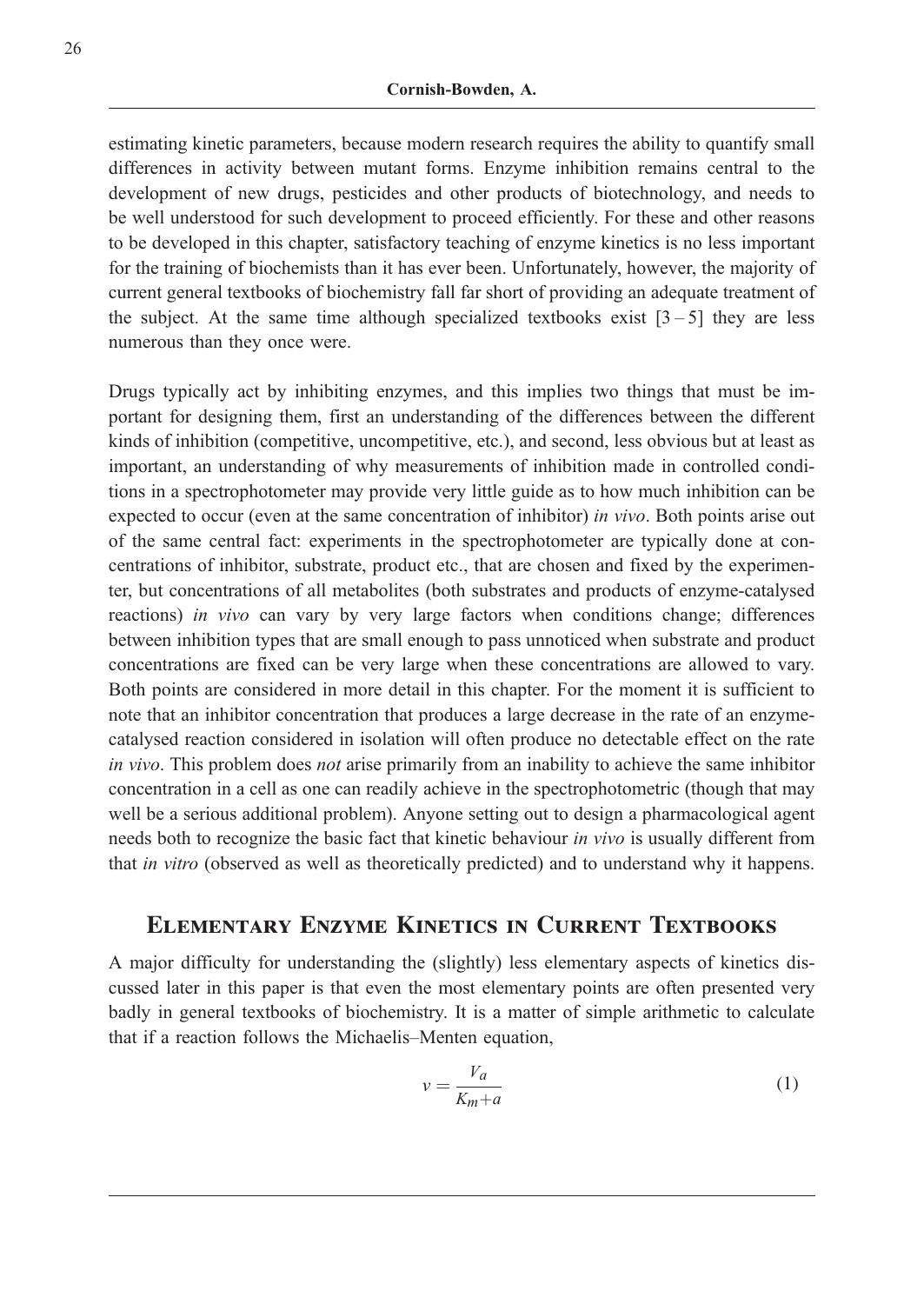in which v is the rate at substrate concentration a, V is the limiting rate and  $K<sub>m</sub>$  is the Michaelis constant, then  $v = 10V/11$  when  $a = 10K_m$ , in other words v is nearly 10% below  $V$  at this concentration. As the calculation is so simple one can only be amazed that so many textbook authors are apparently unable to do it. Of general biochemistry textbooks published in the past decade, three  $[6-8]$  illustrate the dependence of v on a given by eqn. 1 with grossly inaccurate curves, three  $[9 - 11]$  show curves that are reasonably accurate on one page and inaccurate on another, and fewer than half  $[12 - 15]$  manage to present the relationship accurately. Notice that one of the textbooks that has it incorrect is now in its  $6<sup>th</sup>$  edition, having appeared originally in 1975 [17]: evidently the correction of elementary errors is not a high priority when successful textbooks are revised. However, in the past even some authors of specialized books on enzyme kinetics were unable to draw the curve correctly [16], something that would be unthinkable today, so at least there has been some progress.

This is not a trivial matter, because if one thinks that  $\nu$  reaches  $V$  at a substrate concentration a few times greater than  $K<sub>m</sub>$  it is impossible to understand why V cannot be determined by direct measurement, so that  $K<sub>m</sub>$  could be obtained from a simple measurement of the  $a$  value at which  $v = V/2$ . Without this understanding it is impossible to understand why linear transformations of eqn.1  $[18 - 21]$  played such a great role in the development of biochemistry, and why they remain important today for illustrating results and in teaching.

The presentation of the more elementary aspects of kinetics in the general biochemistry textbooks of today may be poor<sup>1</sup>, but the treatment of more advanced aspects is nonexistent. Not since 1972 has any widely used general textbook [23] included any attempt to go beyond the Michaelis–Menten equation and competitive inhibition, and so anyone who wants to do this has no choice but to go to more specialized sources.

## Deducing Phenotypes from Genotypes

When genome sequencing on a large scale first became practicable, and in particular when it first became realistic to expect the entire human genome to become known, there were hopes, not always clearly stated, that deducing phenotypes from gene sequences would be relatively straightforward. In the event, however, although the human genome project has certainly had and is having major effects on the diagnosis and treatment of many diseases, it has proved much more difficult than was widely expected to pass directly from genotype to phenotype, which is far from being a one-step transition.

<sup>1</sup> It is depressing to note that IUPAC's recommendations on quantities, units and symbols in physical chemistry [22], published as recently as 2007, assert that  $k_{-2}$ , defined as the rate constant constant for binding of the product to the free enzyme, is negligibly small. Astonishingly, the compilers of the recommendations did not wish to acknowledge that this was an error when it was brought to their attention. If experts on physical chemistry cannot understand that an algebraic expression is zero if any one of its factors (in this case the product concentration) is zero, without implying anything about the magnitudes of its other factors, what hope is there for undergraduate students?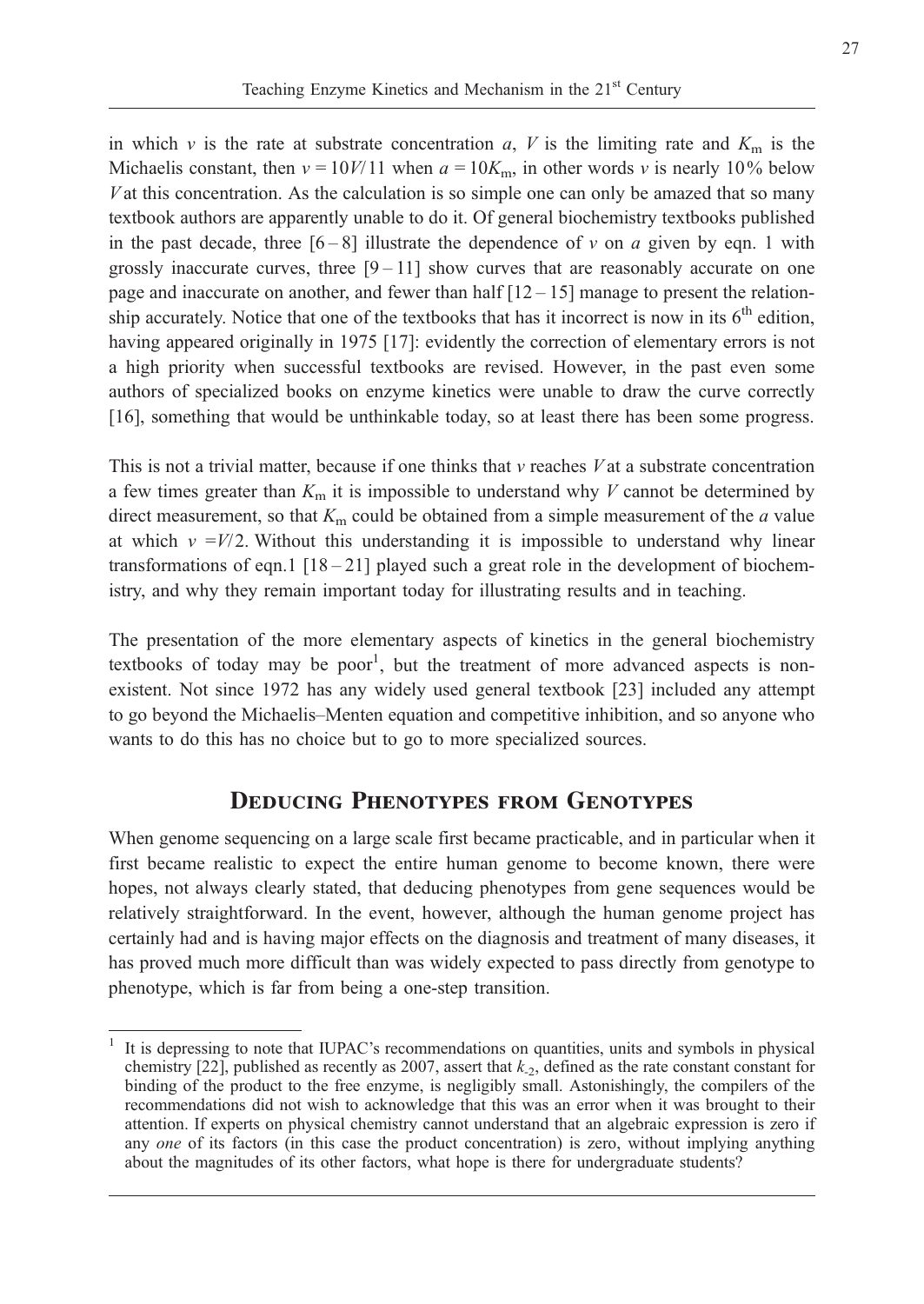In the first place the genes present in a genome need to be identified, and this is by no means an error-free process. When we discussed the steps involved in deducing phenotypes some years ago [24] we reported an estimate [25] that as many as half of the proteins in Caenorhabditis elegans, with a much more compact and non-repetitive genome than the human, might be incorrectly identified; even in as thoroughly studied an organism as Escherichia coli as many as 40% of its 4405 genes are still without experimentally determined functions [26].

So the first difficulty in trying to deduce a phenotype from genome information is the need to correct the errors of identification, and to identify the genes with unknown functions. As an example of how this can be done, consider the work of Schuster et al. [27], who examined the problem of identifying the genes of *Treponema pallidum*, the organism responsible for syphilis, for which the genome was known but was accompanied by extremely little biochemical information. Comparison with the genome of  $E$ . *coli* allowed many genes to be tentatively identified, and stoicheiometric analysis allowed some of the others to be identified. Assuming that the metabolism of T. pallidum is not totally different from that of E. coli and indeed from those of other organisms for which the information is available, one must explain the apparent absence of a gene for the enzyme transaldolase by supposing that it is indeed present but has not been recognized. The logic here is that in E. coli and all other known cases transaldolase occurs only in organisms that use the transketolase reaction, because stoicheiometric analysis shows that transketolase would have no function to fulfil in the absence of transaldolase. As two different genes for transketolase were found in T. pallidum there must be at least one transaldolase gene as well even if none had been found. It would of course be extremely laborious to analyse an entire genome in this way, but it can be very helpful nonetheless. However, there is also a more fundamental difficulty, that it offers away of detecting similarities between organism, whereas the main reason for studying an organism such as T. pallidum is to understand its differences from a more thoroughly studied organism like  $E$ . coli. Why does  $T$ . pallidum cause syphilis, whereas  $E$ . coli does not? We cannot learn this by noticing respects in which T. pallidum resembles E. coli.

Even if we brush aside all the problems inherent in establishing a list of putative proteins present in an organism, there remain several steps to be taken before we arrive at a real phenotype. For the first of these stoicheiometric analysis is again very helpful, as it can provide a metabolic map, from which one may deduce a possible phenotype. However, a possible phenotype is not a real phenotype, and there is no way in which purely stoicheiometric considerations allow one to proceed any further. It is not at all sufficient to know what reactions are present and hence what is stoicheiometrically possible. One also needs some information about kinetics and regulation. Perhaps in the future it may be possible to deduce this sort of information from genomic data, but it is certainly not possible now, and there is no alternative to undertaking some real biochemical experiments.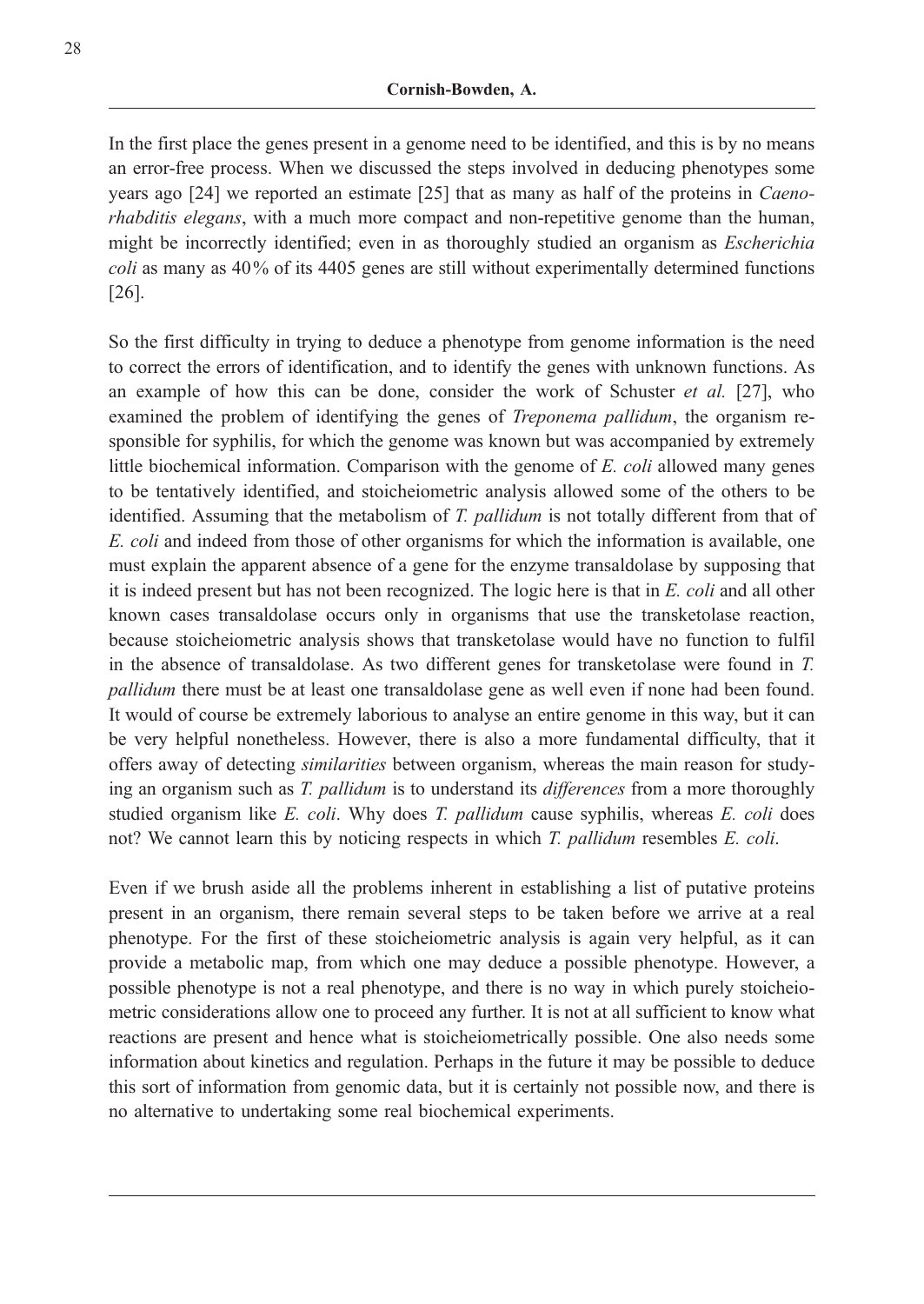#### Characterizing Inhibition in vitro

As enzyme inhibition is central to the design of pharmacological agents<sup>2</sup>, it is essential to consider how it should be measured and reported. Biochemists have long used inhibition constants, i.e. the parameters  $K_{\text{ic}}$  and  $K_{\text{iu}}$  that appear in the following equation:

$$
v = \frac{V_a}{K_m \left(1 + \frac{i}{K_{ic}}\right) + a \left(1 + \frac{i}{K_{iu}}\right)}\tag{2}
$$

in which v is the rate at substrate concentration a and inhibitor concentration i, and V and  $K<sub>m</sub>$ are the parameters that define the kinetics of the uninhibited reaction (as in eqn. 1). In the past it was common to consider only the competitive component of the inhibition, defined by  $K_{\text{ic}}$ , but it is now usual to recognize that the uncompetitive component, defined by  $K_{\text{in}}$ , must also be considered. For reasons that will be discussed, this is actually essential for characterizing inhibition in vivo. Many methods are available for determining the inhibition constants: among the more widely known are the plots of  $1/v$  against i for determining  $K<sub>ic</sub>$  as the abscissa coordinate of the common intersection point of lines plotted at different values of a [28], and of  $a/v$  against i for determining  $K_{\text{in}}$ , again as the abscissa coordinate of the common intersection point of lines plotted at different values of a [29].



Figure 1. Determination of  $i_{0.5}$  from standard inhibition plots. The value of  $a/v$  when i is extrapolated to zero is  $a/v_0$  by definition, and likewise the value when  $i = i_{0.5}$  is  $2a/v_0$ . Rotation of the shaded triangle 180<sup>°</sup> about the point (0,*a/v<sub>0</sub>*) gives a congruent triangle, from which it follows that the intercept of the line on the abscissa must occur at  $i = -i_{0.5}$ . Although the construction is illustrated for  $a/v$  as ordinate axis [29] the logic applies equally well to  $1/v$  as ordinate axis [28].

In contrast, pharmacologists continue to characterize inhibition in terms of a parameter that has become largely obsolete in biochemistry, the *inhibitor concentration for half-inhibition*, the concentration needed to arrive at  $v = 0.5V$ , which can be symbolized as  $i<sub>0.5</sub>$ . This would

<sup>2</sup> Enzyme activation is important only in some special circumstances, exemplified by liver hexokinase, as discussed later.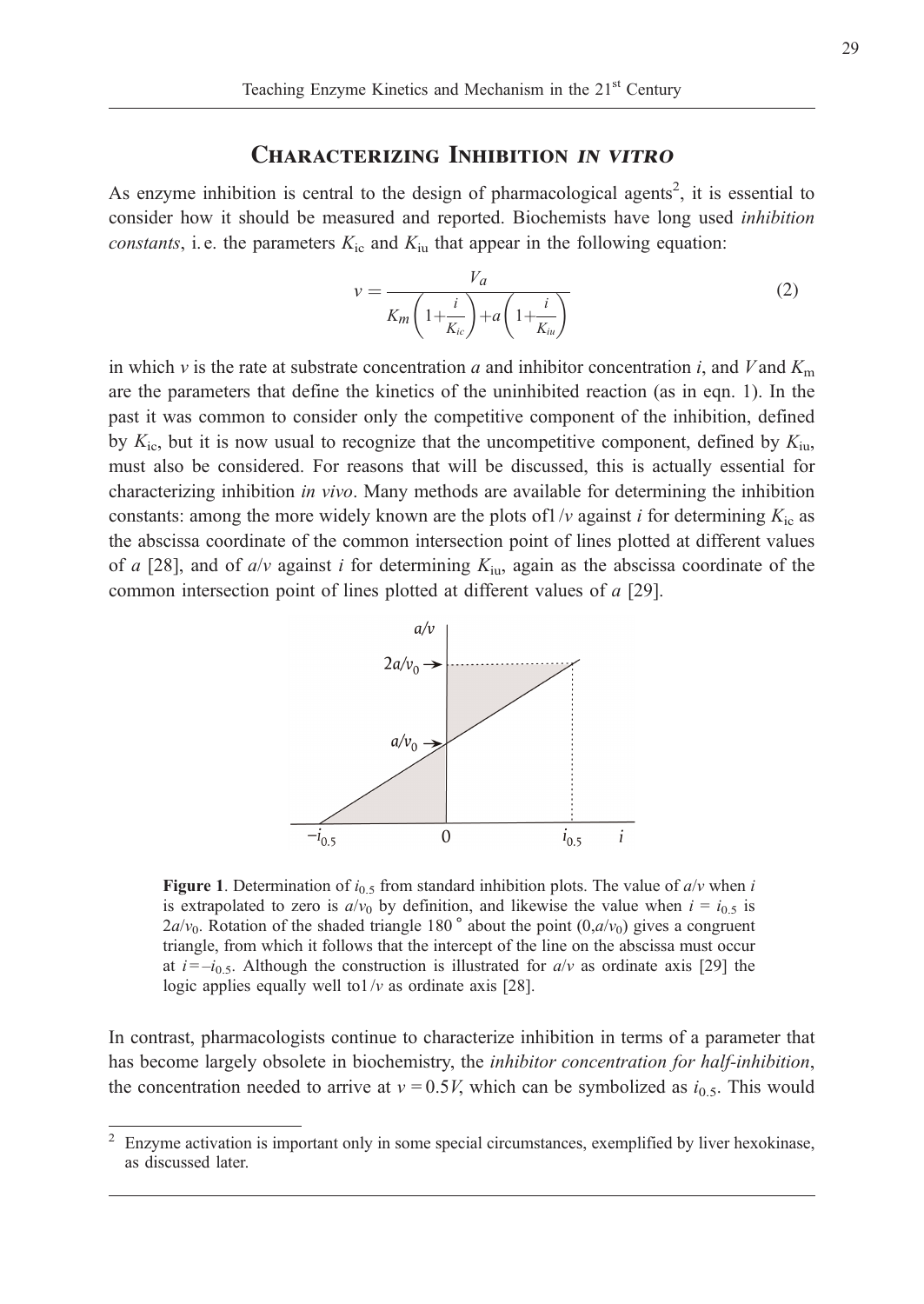be a trivial difference if there were a simple relationship relating  $i_{0.5}$  to  $K_{\text{ic}}$  and  $K_{\text{iu}}$ , but in reality no such relationship exists, as one may deduce from the fact that  $K_{\text{ic}}$  and  $K_{\text{iu}}$  are independent of the substrate concentration a whereas  $i_{0.5}$  is not. For the limiting cases, competitive and uncompetitive inhibition, it is *never* true (even at a carefully selected substrate concentration) either that  $i_{0.5} = K_{\text{ic}}$  or that  $i_{0.5} = K_{\text{iu}}$ . For mixed inhibition, when both competitive and uncompetitive components make significant contributions, it is possible to choose values of a for which  $i_{0.5} = K_{\text{ic}}$  or  $i_{0.5} = K_{\text{iu}}$ , but these are special cases of no particular interest or importance. Only when  $K_{ic}=K_{iu}$  do we find  $i_{0.5}=K_{ic}=K_{iu}$ , but this is also a special case, known as pure non-competitive inhibition. It is often given undeserved attention in elementary accounts of inhibition because, many years ago, Michaelis contrasted it with competitive inhibition in his studies of the inhibition of invertase [31] and maltase [32]. Except in the case of inhibition by protons it has very little importance in the real world.

So, if  $i_{0.5}$  cannot be understood as an inhibition constant, how should it be understood in standard biochemical terms? In fact it is the abscissa intercept of a line plotted in either of the ways mentioned, i.e. either in a plot of  $1/v$  against i or in one of  $a/v$  against i [30]. The logic of these relationships is illustrated in Fig. 1. In addition, plots of  $1/i_{0.5}$  against  $v_0/V$ allow the type of inhibition to be determined from measurements of  $i_{0.5}$  at different values of a: with all linear types of inhibition this plot gives a straight line, with a negative slope of  $-1/K_{\rm ic}$  and an abscissa intercept at  $v_0/V = 1$  if the inhibition is competitive, a positive slope of  $1/K_{\text{in}}$  and a line passing through the origin if the inhibition is uncompetitive, and intermediate behaviour for mixed inhibition [30]. This approach gives results in accordance with theoretical expectation for inhibition of lactate dehydrogenase by different kinds of inhibitor [30].

#### INHIBITION IN VIVO

The equation for competitive inhibition is a limiting case of eqn. 2 with the term in  $i/K_{\text{in}}$ omitted:

$$
v = \frac{V_a}{K_m(1+i/K_{ic})+a} \tag{3}
$$

and the equation for uncompetitive inhibition is at the opposite extreme with the term in  $i/K_{\text{ic}}$ omitted:

$$
v = \frac{V_a}{K_m + (1 + i/K_{iu})}
$$
\n<sup>(4)</sup>

These two equations are not only similar in appearance; they are also similar in the quantitative behaviour they predict when  $i$  is varied at fixed  $a$ . That is why experiments in the spectrophotometer often lead them to be distinguished poorly or not at all (Fig. 2), even in published work, and the uncompetitive component sometimes passes unnoticed. For this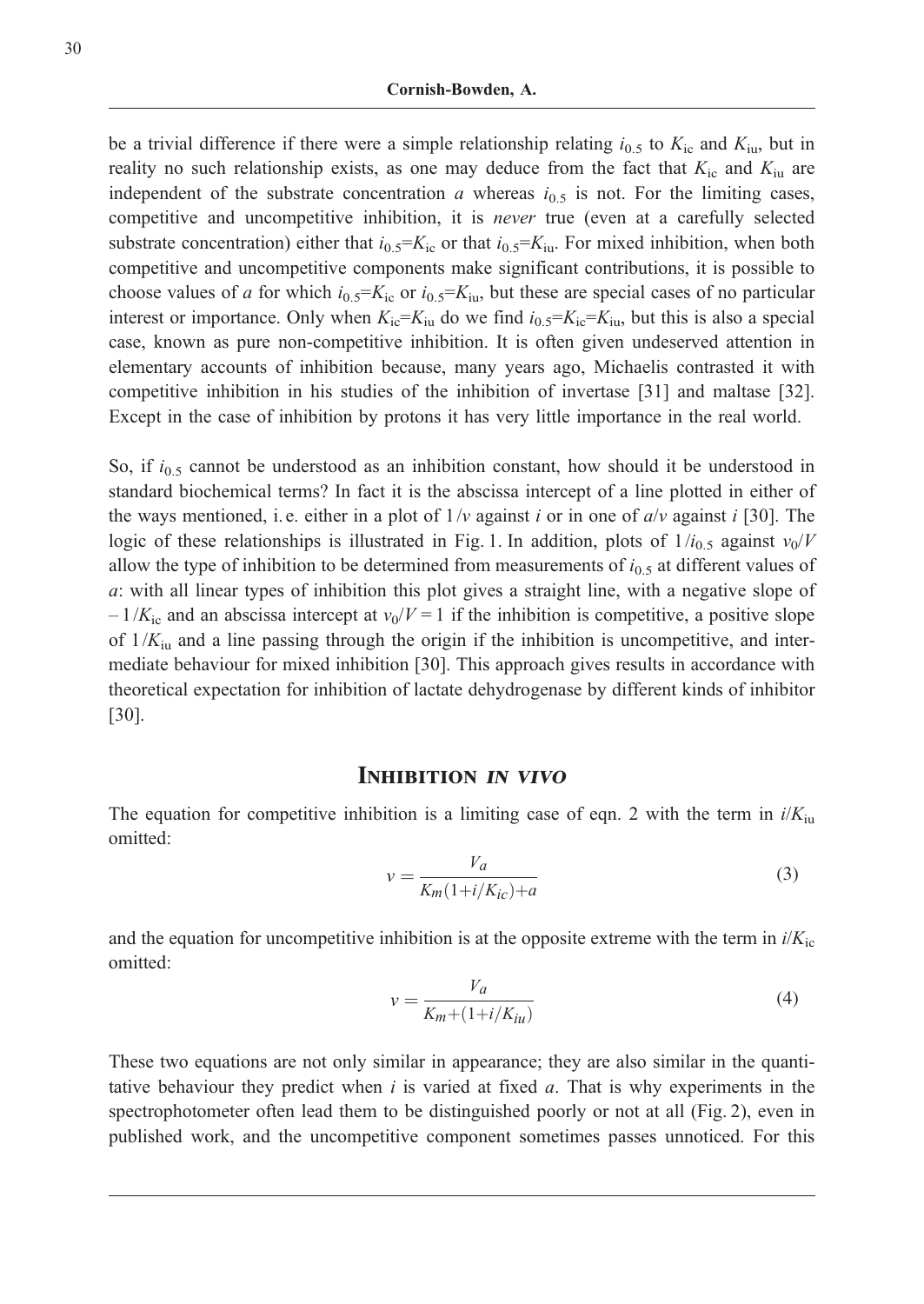reason one must always treat reports of competitive inhibition with suspicion: did the authors really exclude the possibility of an uncompetitive component, or did they just ignore it?



Figure 2. On a casual inspection the double-reciprocal plots in (a) made at three different inhibitor concentrations illustrates competitive inhibition, with the lines intersecting on the ordinate axis, where the plots in  $(b)$  show parallel lines, and hence uncompetitive inhibition. However, inspection of the data points reveals that they are identical in the two cases, so what the plots illustrate is not different kinds of inhibition but different interpretations of the same data.

One maybe tempted to dismiss the (invented) example in Fig. 2 as an exaggeration of what happens with real data, but in reality one can find published examples (e.g. [33]) that are much worse than what is illustrated here. The current tendency of journal editors to discourage the presentation of primary data is making the problem progressively less obvious, but that does not mean the problem is disappearing, only that it is becoming more difficult to recognize.

Matters are drastically different if i is varied at fixed  $v$ , with a allowed to vary freely. To see this the two equations need to be rearranged to show  $a/K_{ic}$  as a function of i in each case. For competitive inhibition, rearrangement of eqn. 3 yields

$$
a \bigg/ K_m = \frac{1 + i/K_{ic}}{V/v - 1} \tag{5}
$$

from which it is immediately evident that  $a$  is a linear function of  $i$  under these conditions. Rearrangement of eqn. 4 shows that the corresponding behaviour with uncompetitive inhibition is very different, however:

$$
a \bigg/ K_m = \frac{1}{V/v - 1 - i/K_{iu}} \tag{6}
$$

Not only is this a non-linear function, it is also one that allows  $a$  to become infinite when  $i/$  $K_{\text{iu}}=V/v-1$ , a condition that is easily satisfied in practice: it means, for example, that at a substrate concentration of  $K<sub>m</sub>$  in the absence of inhibitor it is sufficient for *i* to reach  $K<sub>iu</sub>$  for the steady state to be lost [34], as illustrated in Fig. 3.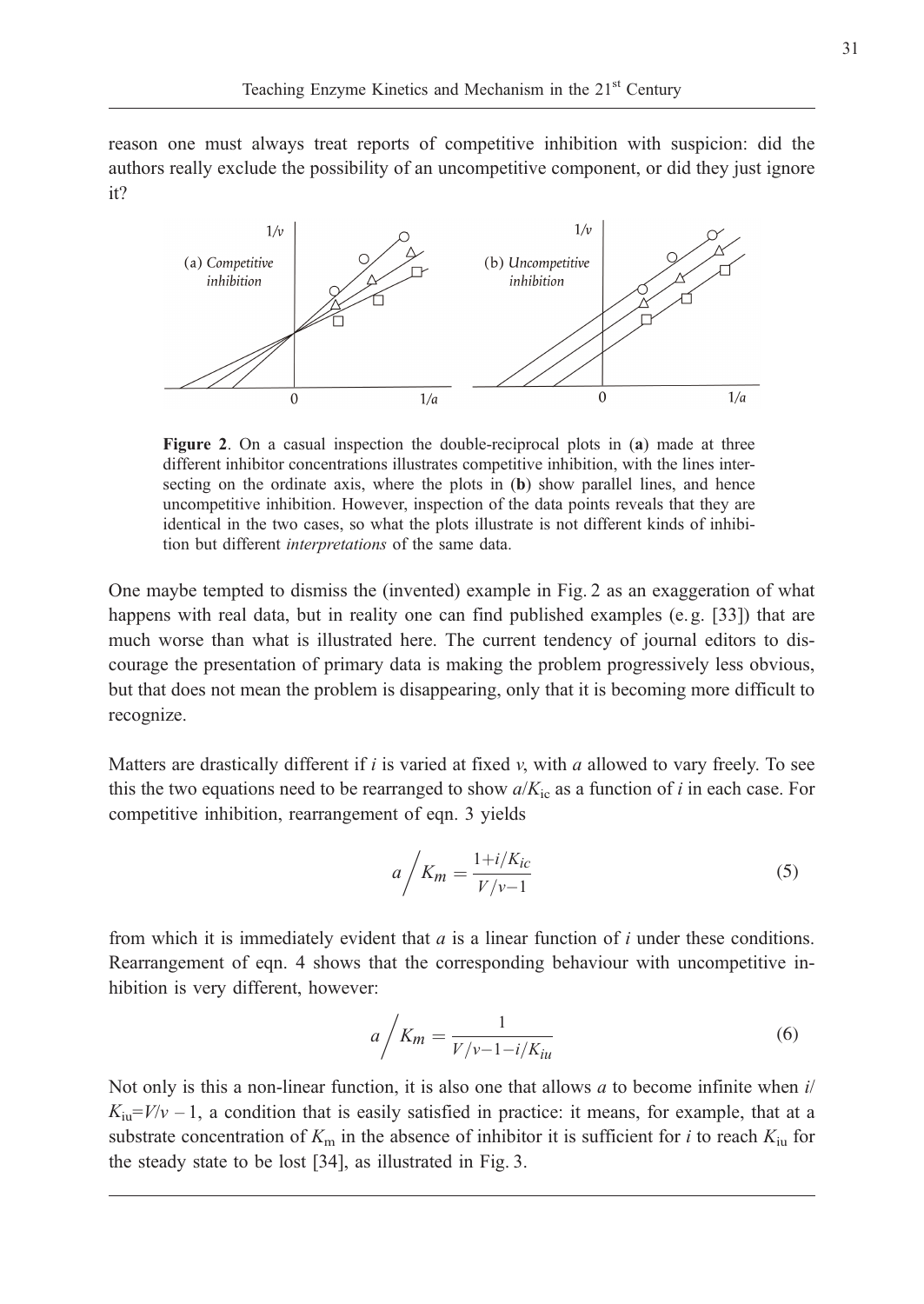Although eqns. 5 – 6 are useful for understanding the great differences between kinetics at fixed rate and kinetics at fixed substrate concentration, they oversimplify the problem of understanding the differences between *in vivo* and *in vitro* kinetics, because one cannot equate in vivo conditions with fixed-rate conditions. For a minority of enzymes, those that act of substrates like glucose that are maintained at essentially constant concentrations by regulatory mechanisms, the conditions may, in fact, resemble those in the spectrophotometer; such enzymes can be expected to respond just as well to inhibition in vivo as they do in vitro. They are the exceptions, however. More often an enzyme finds itself in the middle of a metabolic pathway where it has little influence on the flux through the reaction that it catalyses, but considerable influence on the concentrations of its substrate and product. In the language of metabolic control analysis [4] it typically has a small flux control coefficient for the flux through its own reaction, but large concentration control coefficients (negative and positive respectively) for the concentrations of its product and substrate. Effectively it must process its substrate at the rate at which it arrives, but can adjust the concentrations to satisfy its kinetic equation. As expected, therefore, computer modelling of a ten-step pathway in which the fifth enzyme is inhibited by an added inhibitor gave results for both competitive and uncompetitive inhibitors that closely resembled the calculated behaviour for fixed-rate conditions and were very different from those for fixed-concentration conditions [34].



Figure 3. Inhibition at constant rate. When the concentration of an inhibitor is varied and the rate is held constant the substrate concentration needs to change in order for the rate equation to be satisfied. If the inhibition is competitive the substrate concentration varies linearly with the inhibitor concentration, and, starting from an initial state of  $a/K_m = 1$  at  $i = 0$  the substrate concentration is simply doubled at  $i = Ki$ . For uncompetitive, however, the behaviour is very different, and the same condition  $i = K_i$ is sufficient to incur loss of the steady state.

From the point of view of designing inhibitors as drugs or pesticides, the conclusion to be drawn from this discussion is that in most circumstances (i. e. when the enzyme to be inhibited acts under conditions of constant or nearly constant flux through its reaction) there needs to be an uncompetitive component in the inhibition if it is to be useful in vivo.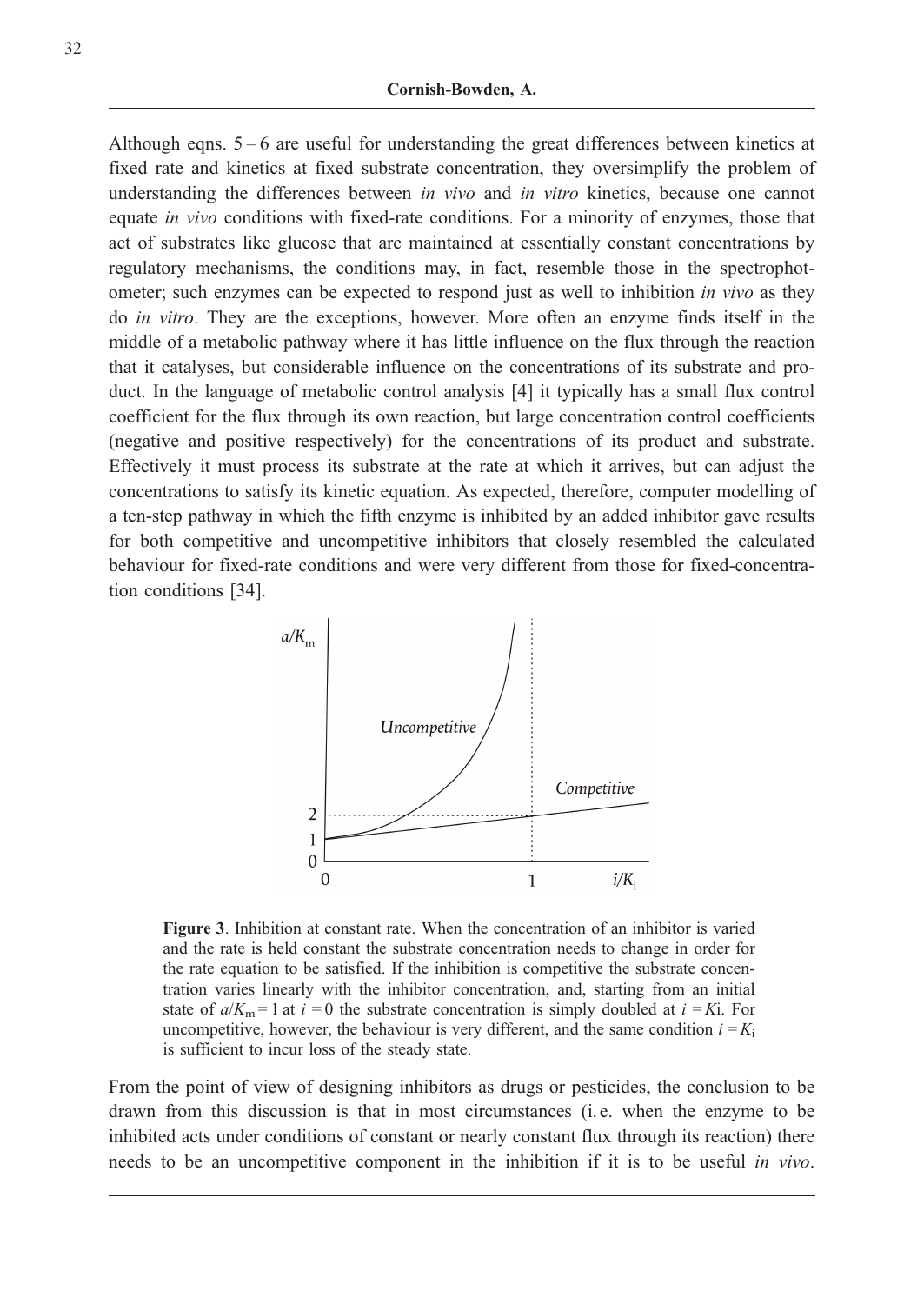Practical examples of this principle include  $Li^+$ , an uncompetitive inhibitor of *myo*-inositol monophosphatase [35] used to treat manic depression, and Glyphosate (''Roundup''), an uncompetitive inhibitor of 3-phosphoshikimate 1-carboxyvinyltransferase [36] and the herbicide with the greatest commercial success in history.

# DESIGNING AN UNCOMPETITIVE INHIBITOR

A difficulty that will occur to anyone who wishes to apply the principle developed in the preceding section is that whereas it is easy to design a competitive inhibitor, as the structural characteristics of a typical competitive inhibitor are obvious, it is almost impossible to design an uncompetitive inhibitor, as there are no general structural properties that make a particular molecule likely to be an uncompetitive inhibitor of a particular enzyme. The reality, however, is not nearly as discouraging as this suggests. First of all it is not necessary for the inhibition to be purely uncompetitive, because as long as a mixed inhibitor displays a sufficient uncompetitive component it can have useful effects in vivo. In fact the uncompetitive component may dominate the behaviour *in vivo* even if the inhibition is predominantly competitive [37, 38]. So, although true uncompetitive inhibition is rare [34] mixed inhibition is not, and inhibitors with structural characteristics that suggest them to be competitive inhibitors often act as mixed inhibitors.

A second important point is that nearly all metabolic reactions have two or more substrates and two or more products, and an inhibitor that is competitive with respect to one substrate is often mixed or uncompetitive with respect to another. This is, in fact the case for Glyphosate: it is a structural analogue of one substrate of 3-phosphoshikimate 1-carboxyvinyltransferase, phosphoenolpyruvate and is competitive with respect to it, but it is predominantly uncompetitive with respect to the other substrate, 3-phosphoshikimate.

In practice, therefore, designing an uncompetitive inhibitor may not be as difficult as it appears at first sight. In any case, the degree of difficulty is ultimately not the point: it is better to search for a difficult solution to a problem that has a chance of succeeding than to search for an easy solution that cannot work.

# Does Enzyme Activation Ever Have a Useful PHARMACOLOGICAL ROLE?

The tendency of most enzymes to have small or negligible control coefficients for the flux through their own reactions not only means that inhibiting them will typically have little or no effect or this flux in vivo (though it may, if the inhibition has an uncompetitive component, have a major effect on some metabolite concentrations); it also means that activating them will also have little or no effect on the flux. In fact even activating them by large factors will usually have a negligible effect, because flux control coefficients typically decrease when the enzyme activity increases. There is, however, an important exception to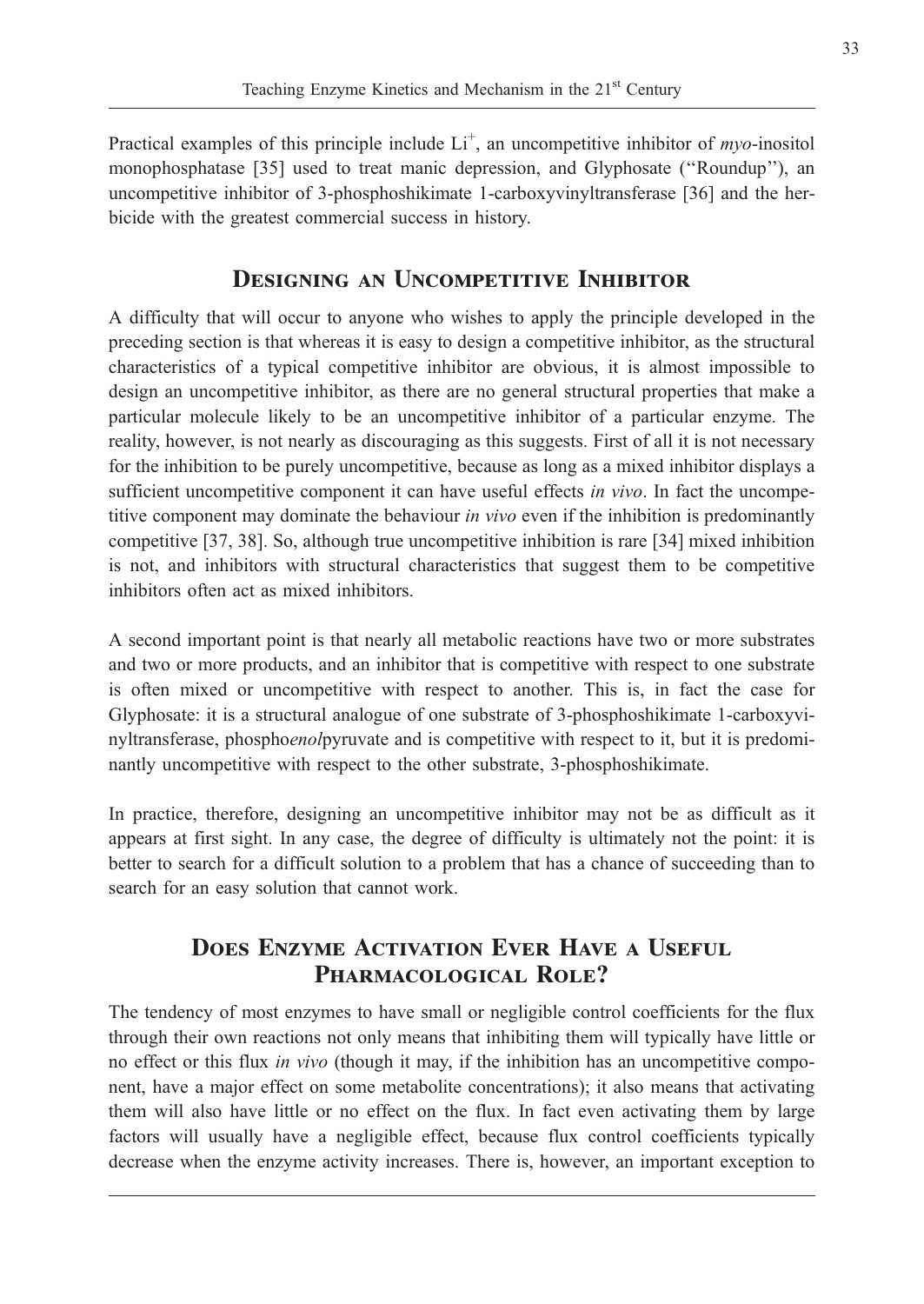this generalization. As discussed elsewhere [39], the resistance of most metabolic fluxes to changes in enzyme activity, mainly due to the summation relationship [40], is in part due to the regulatory design of pathways in terms of supply and demand. As most pathways respond to changes in demand they resist changes in supply. An important exception, however, concerns uptake of glucose by the mammalian liver followed by phosphorylation to glucose 6-phosphate: this is not primarily regulated by the liver's need for glucose, but by the need to maintain homeostasis, and particular to maintain a constant blood-glucose concentration [41]. In other words it must be regulated according to supply: increases in glucose availability need to be followed by increased uptake in the liver. It follows that hexokinase D, the enzyme responsible for phosphorylation of glucose in the liver, has a high flux control coefficient for its own reaction [42], and as a result is capable of responding in vivo to activators. Hence the current commercial interest in finding good activators of this enzyme is much better founded than it would be for most other enzymes. The example is discussed in more detail elsewhere [43].

## Computer Analysis of Kinetic Experiments

For many years an unsatisfactory aspect of practice in enzyme kinetics was the almost universal tendency to estimate kinetic parameters by visual inspection of double-reciprocal plots, even after it was pointed out that the deviation of  $1/v$  from its theoretical value provided an extremely misleading indication of the corresponding deviation in  $\nu$  and satisfactory methods of calculation became available [44]. Practice has, however, changed drastically since desktop computers became generally available, and it is now almost universal to use commercial software for estimating rate constants. Unfortunately, this is not necessarily an improvement: when double-reciprocal plots appeared in every paper it was at least possible for a critical reader to understand what had been done, but this has become almost impossible when crucial details are often hidden by a cryptic sentence to the effect that a particular commercial program was used. Even when authors are aware of the statistical assumptions implicit in the software they rarely reveal this to their readers, who have no way of knowing whether the observations were appropriately weighted or not. More detail may be found in kinetics textbooks  $[3-5]$ : the important point is that computer fitting is an advance over fitting by eye only if it is correctly done, with the added disadvantage that it is difficult for the reader to judge.

## CONCLUDING REMARKS

There are many aspects of enzyme kinetics that form a less visible part of biochemistry courses than they did 40 years ago, though they remain essential to the proper understanding of the subject, and in particular to its application to biotechnology. As noted, development of pharmacological agents, metabolic engineering, etc., typically involve knowledge of enzyme inhibition and the kinetics of multienzyme systems, but the first of these tends to be taught in a superficial way and the second often not at all.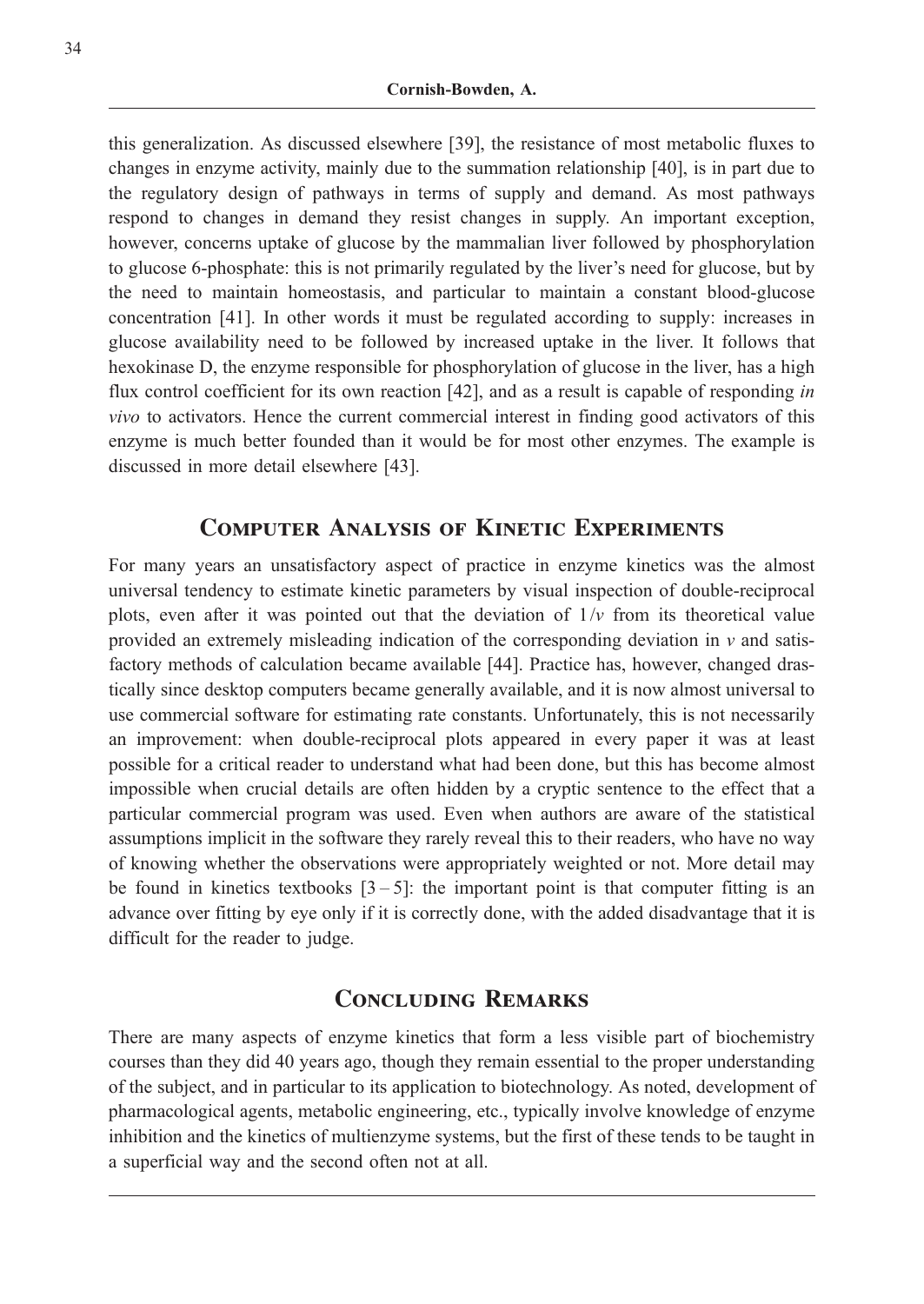#### **REFERENCES**

- [1] Henri, V. (1903) Lois Générales de l'Action des Diastases. Hermann, Paris.
- [2] Michaelis, L., Menten, M.L. (1913) Kinetik der Invertinwirkung. Biochem. Z.  $49:333 - 369.$
- [3] Marangoni, A. (2003) Enzyme Kinetics: a Modern Approach. Wiley–Interscience, Hoboken.
- [4] Cornish-Bowden, A. (2004) Fundamentals of Enzyme Kinetics (3<sup>rd</sup> edn.). Portland Press, London.
- [5] Cook, P.F., Cleland, W.W. (2007) Enzyme Kinetics and Mechanism. Garland Science, NewYork.
- [6] Boyer, R.F. (2002) Concepts in Biochemistry,  $3<sup>rd</sup>$  edn., p. 139, Wiley.
- [7] Campbell, M.K., Farrell, S.O. (2006) *Biochemistry*, 6<sup>th</sup> edn., Brooks Cole.
- [8] McKee, T., McKee, J.R. (2002) Biochemistry: The Molecular Basis of Life. 3<sup>rd</sup> edn., McGraw-Hill.
- [9] Berg, J.M., Tymoczko, J.L., Stryer, L. (2006) Biochemistry. 6<sup>th</sup> edn., W.H.Freeman.
- [10] Mathews, C.K., van Holde, K.E., Ahern, K.G. (1999) Biochemistry, 3<sup>rd</sup> edn., Prentice Hall.
- [11] Horton, R., Moran, L.A., Scrimgeour, G., Perry, M. (2005) Principles of Biochem $istrv$ ,  $4<sup>th</sup>$  edn., Prentice Hall.
- [12] Garrett, R.H., Grisham, C.M. (2004) Biochemistry, 2<sup>nd</sup> edn., Saunders.
- [13] Metzler, D.E. (2002) Biochemistry, the Chemical Reactions of Living Cells, 2<sup>nd</sup> edn., Academic Press.
- [14] Nelson, D.L., Cox, M.M. (2004) *Lehninger Principles of Biochemistry*, 4<sup>th</sup> edn., W.H. Freeman.
- [15] Voet, D., Voet, J.G. (2004) *Biochemistry*,  $3<sup>rd</sup>$  edn., Wiley.
- [16] Naqui, A. (1986) Where are the asymptotes of Michaelis-Menten? Trends Biochem. Sci. 11:64 – 65.
- [17] Stryer, L. (1975) *Biochemistry*,  $1<sup>st</sup>$  edn., W.H.Freeman.
- [18] Lineweaver, H., Burk, D. (1934) The determination of enzyme dissociation constants. J. Amer. Chem. Soc. 56:658 – 666.
- [19] Hanes, C.S. (1932) Studies on plant amylases. Biochem. J. 26:1406 1421.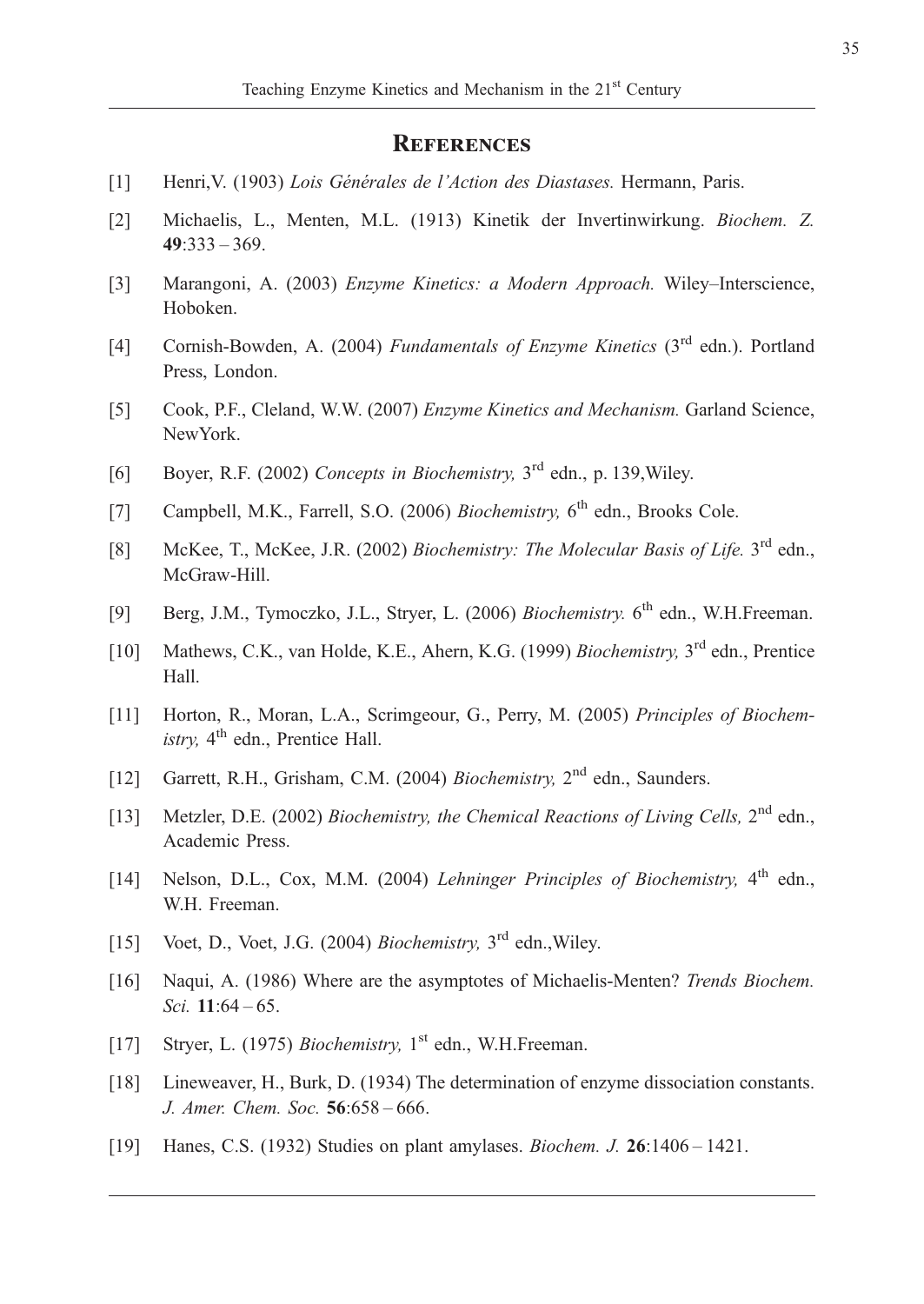- [20] Eadie, G.S. (1942) The inhibition of cholinesterase by physostigmine and prostigmine. *J. Biol. Chem.* **146**:85 – 93.
- [21] Hofstee, B.H.J. (1952) Specificity of esterases. *J. Biol. Chem.* **199**:357 364.
- [22] International Union of Pure and Applied Chemistry (2007) Quantities, Units and Symbols in Physical Chemistry, 3<sup>rd</sup> edn., RSC Publishing, Cambridge.
- [23] Mahler, H.R., Cordes, E.H. (1972) Biological Chemistry, 2<sup>nd</sup> edn., Harper and Row, NewYork.
- [24] Cornish-Bowden, A., Cárdenas, M. L. (2000) From genome to cellular phenotype a role for metabolic flux analysis? Nat. Biotechnol. 18:267 – 268.
- [25] Claverie, J.-M. (2000) Do we need a huge new centre to annotate the human genome? Nature 403:12.
- [26] Stourman, N.V., Wadington, M.C., Schaab, M.R., Atkinson, H.J., Babbitt, P.C., Armstrong, R.N. (2008) Functional Genomics in Escherichia coli: Experimental Approaches for the Assignment of Enzyme Function. In: Proceedings of the  $3<sup>rd</sup>$ International Beilstein Symposium on Experimental Standard Conditions of Enzyme Characterizations (Eds. M.G. Hicks, C. Kettner), Logos Verlag Berlin, p. 1–13
- [27] Schuster, S., Fell, D., Dandekar, T. (2000) A general definition of metabolic pathways useful for systematic organization and analysis of complex metabolic networks. Nat. Biotechnol. 18:326 – 332.
- [28] Dixon, M. (1953) The determination of enzyme inhibitor constants. Biochem. J.  $55:170 - 171.$
- [29] Cornish-Bowden, A. (1974) A simple graphical method for determining the inhibition constants of mixed, uncompetitive and non-competitive inhibitors. Biochem. J. 137:143 – 144.
- [30] Cortés, A., Cascante, M., Cárdenas, M. L., Cornish-Bowden, A. (2001) Relationships between inhibition constants, inhibitor concentrations for 50% inhibition and types of inhibition: new ways of analysing data. Biochem. J. 357:263 – 268.
- [31] Michaelis, L., Pechstein, H. (1914) Über die verschiedenartige Natur der Hemmungen der Invertasewirkung. Biochem. Z. 60:62 – 78.
- [32] Michaelis, L., Rona, P. (1914) Die Wirkungsbedingungen der Maltase aus Bierhefe. III. Über die Natur der verschiedenartigen Hemmungen der Fermentwirkungen. Biochem. Z. 60:79 – 90.